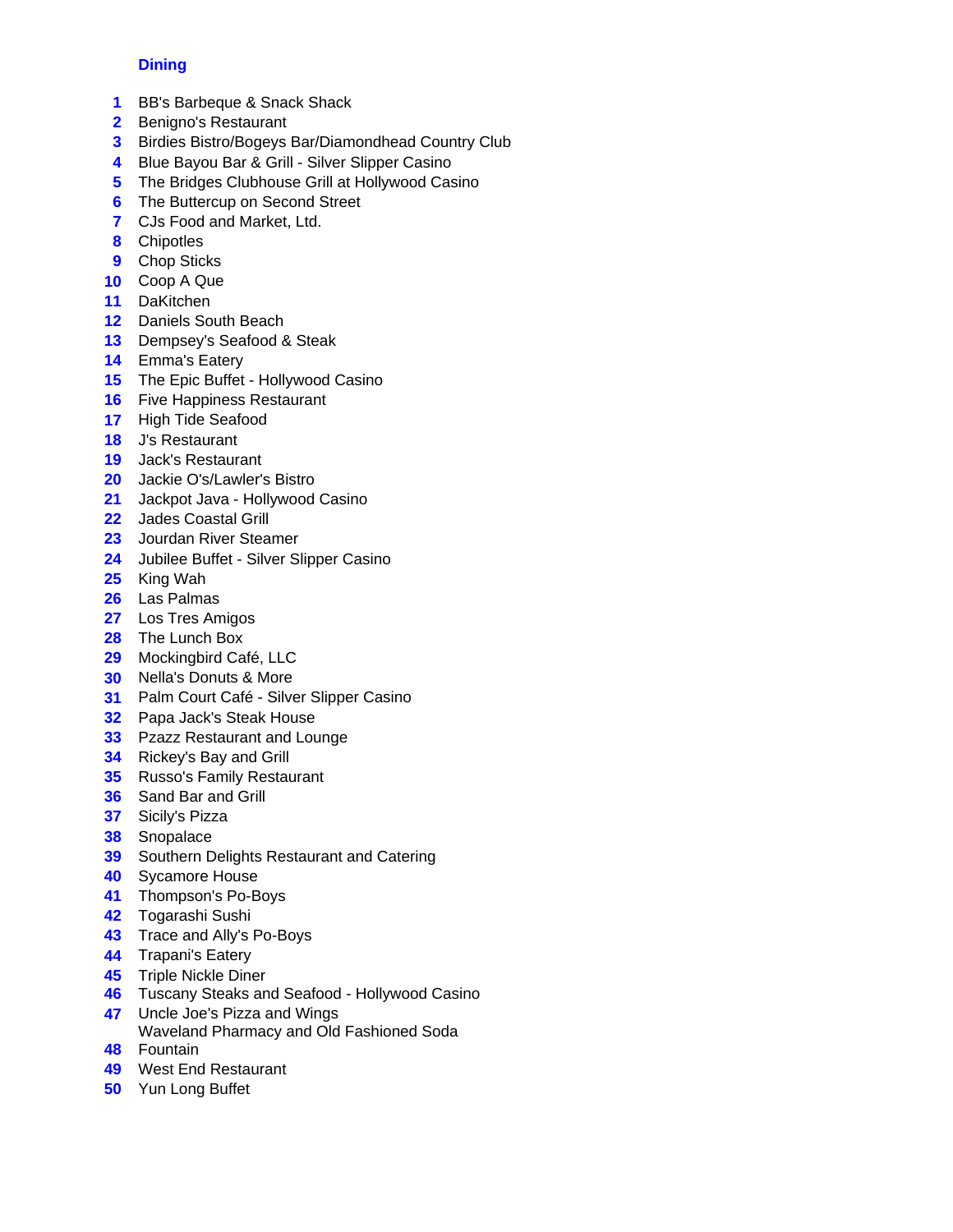## **Attractions**

- Alice Moseley Folk Art & Antique Museum
- Beachfront Walking & Bike Path
- Biloxi Shrimping Trip
- The Bridges Golf Club at Hollywood Casino
- Buccaneer State Park
- Cat Island Adventures
- Crosby Arboretum
- Historic Depot District
- Diamondhead Golf Courses
- Gulf Islands Waterpark
- Hancock County Equine and Livestock Arena
- Hancock County Library Bay St. Louis
- Historic Bay St. Louis City Hall (closed tba)
- Historic L & N Train Depot Kate Lobrano House -
- Hancock County Historical Society
- Kiln, Mississippi
- Lazy Magnolia Brewing Company
- The Lynn Meadows Discovery Center Maritime & Seafood Industry Museum /
- Biloxi Schooners
- McLeod Water Park and Campgrounds
- Mississippi Armed Forces Museum
- The Oaks Golf Club
- Old Town Bay Saint Louis
- Our Lady of the Gulf Catholic Church
- Park Ten Lanes
- Pass Christian Isles
- Pearl River Eco Tours
- "The Trust" St. Augustine Seminary & Grotto
- Saint Stanislaus College Prep (c. 1854)
- St. Rose de Lima Catholic Church
- Ship Island Excursions
- Shore Thing Fishing Charters
- Shoo-Fly Oak & City Park
- StennisSphere-NASA John C. Stennis Space Center
- Visitor Center
- The Trust Bed & Breakfast Tour
- Tennis World at Diamondhead
- Hollywood Casino, Bay St. Louis
- Silver Slipper Casino